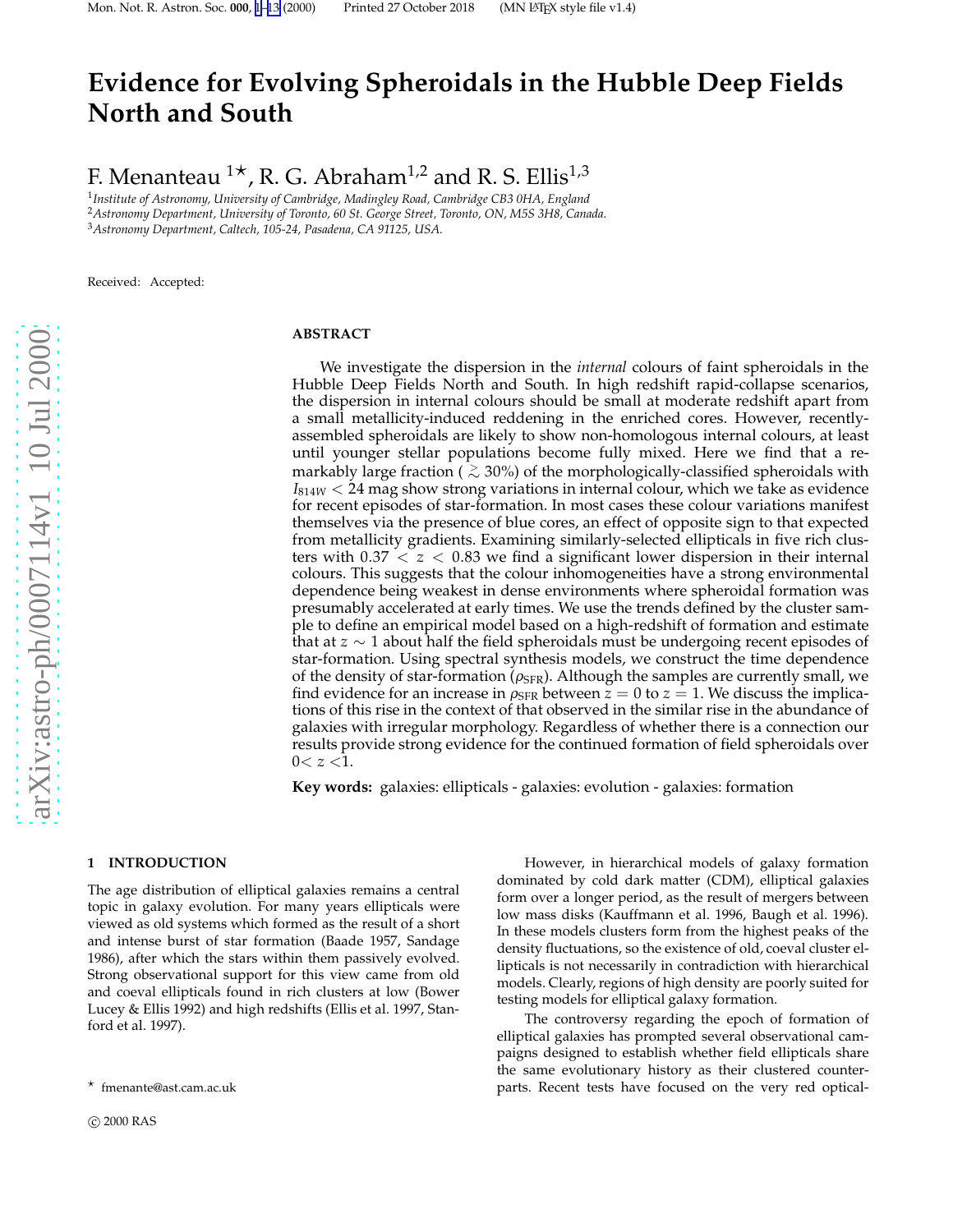IR colours predicted by single-collapse models. Zepf (1997) and Barger et al. (1998) adopted a colour-based approach by searching for a very red tail in the optical-IR colour distribution of faint HDF galaxies. Very few sources were found with colours matching those expected for high redshifts of formation. Similarly, Menanteau et al. (1999), using a statistically-complete sample of morphologically-selected spheroidals from Hubble Space Telescope (HST) archival data, concluded on the basis of optical-infrared colours that field ellipticals cannot have formed the bulk of their stars in a single-burst of formation at a high redshift.

However, an early period of collapse may be rescued if massive systems subsequently suffer minor episodes of star formation rendering the observed colours bluer than the limits explored in the above observational studies. Jiménez et al. (1998) propose a multi-zone model of spheroidal formation which predicts bluer colours over the redshift range explored. This is consistent with recent studies by Abraham et al. (1999) and Kodama, Bower & Bell (1998, hereafter KBB) which found a large fraction ( $\sim$  30%) of spheroidals have properties which differ from those predicted by singlecollapse high-redshift models. More recently Tamura et al. (2000) studied the origin of colour gradients in bright elliptical galaxies in the Northern HDF where they report a similar fraction (∼ 30%) of systems with blue integrated colours. However, they claim that colour gradients are very small and originated by stellar metallicity.

The ability of HST to resolve distant galaxies, and the very deep multi-colour photometry available in the Hubble Deep Fields (HDFs), opens up new possibilities for probing the internal characteristics of distant galaxies. In this paper we adopt a methodology similar to that used in Abraham et al. (1999), where the spatially-resolved colours of galaxies of known redshift in the Northern HDF were used to probe their star-formation history. We improve on Abraham et al. (1999) by comparing the internal properties of field spheroidal with their clustered counterparts and by enlarging the sample of early type galaxies by a factor of 6, including the incorporation of high signal-to-noise (S/N) data from the Southern HDF.

A plan for the paper follows. In  $\S 2$  we present the field and cluster spheroidal sample. In §3 we introduce the principles of our methodology and discuss our results and their implications for the evolution of spheroidals under a freemodel approach. In §[4](#page-7-0) we attempt to model the observed colour dispersions, estimate the corresponding time-scales for the star-formation activity and compute the present SFR for spheroidals from the HDFs. In §[5](#page-11-0) we summarize our conclusions.

#### **2 FIELD AND CLUSTER SAMPLES**

## **2.1 Spheroidals in the Hubble Deep Fields**

The Hubble Deep Fields (HDFs) provide our primary sample of field faint spheroidals. In the present paper sources in the HDF fields are designated using the IAU IDs given in version 2 of the HDF SExtractor catalogues constructed by the Space Telescope Science Institute. Vega magnitudes are used throughout this paper. HDF galaxies were morphologically classified using both the automated methodology

**Table 1.** The HST Cluster Sample

| Cluster     | Filter 1 | Filter <sub>2</sub> | Z    |
|-------------|----------|---------------------|------|
| A370        | F814W    | F555W               | 0.37 |
| Cl0412-65   | F814W    | F555W               | 0.51 |
| $Cl0016+16$ | F814W    | F555W               | 0.55 |
| C10054-27   | F814W    | F555W               | 0.56 |
| MS1054+03   | F814W    | F606W               | 0.83 |

described in Menanteau et al. (1999) (based on both, the central concentration (*C*) and asymmetry (*A*) parameters from Abraham et al. 1996), as well as using the visual classifications made by one of us (RSE). Visual and automated classification have been shown to agree well in previous studies (eg. Brinchmann et al. 1998; Menanteau et al. 1999). However, Marleau and Simard (1998) claim that a significant fraction of galaxies visually classified as ellipticals in the van der Bergh et al. (1996) morphological catalog of the HDF were disk-dominated galaxies, although most of these systems are fainter than our selection limits.

A limiting magnitude of  $I_{814} = 24$  mag was adopted, so that information for each galaxy is distributed over a large enough number of pixels to allow us to define meaningful measures of our model-independent estimator that we will describe in section §3. We augment the spectroscopic redshifts in our sample using photometric redshift estimates kindly provided by S. Gwyn (Gwyn et al. 2000 in preparation). Photometric redshifts play a particularly important role in the Southern HDF field, where the published spectroscopic data is presently rather limited. Our final sample consists of 79 spheroidal galaxies, 24 of which have spectroscopic redshifts and 55 of which have photometric redshifts.

#### **2.2 Cluster Spheroidals**

In order to compare field and cluster samples directly, we selected a sample of high-redshift cluster ellipticals observed in two passbands with HST's Wide Field Planetary Camera 2 (WFPC2) over a similar wavelength baseline to  $V_{606} - I_{814}$ and spanning a redshift range comparable to the one observed for field spheroidals. From the MORPHS collaboration dataset [\(Smail et al. 1997\)](#page-11-0), we selected 4 rich cluster at  $0.37 < z < 0.56$ . We also used the data from van Dokkum (1999) for the X-ray cluster MS1054+03 at  $z = 0.83$ .

Both studies have published morphological classifications, from which we select spheroidals as objects classified as E and E/S0 (but not S0). In Table 1 we list the properties of the selected clusters. It is important to note that the cluster imaging data is not as deep as the HDF data, and to allow for this our cluster sample is restricted to be brighter than a limiting magnitude of  $I_{814} = 22$  mag, ie. two magnitudes brighter than the corresponding HDF field data. We discuss the potential limitations introduced by adopting different cluster and field limiting magnitudes further below. Another difference is that the MORPHS sample was imaged using F555W instead of the F606W filter which defines the *V*-band in the HDF. We defer a detailed study of its influence on our analysis until the next section.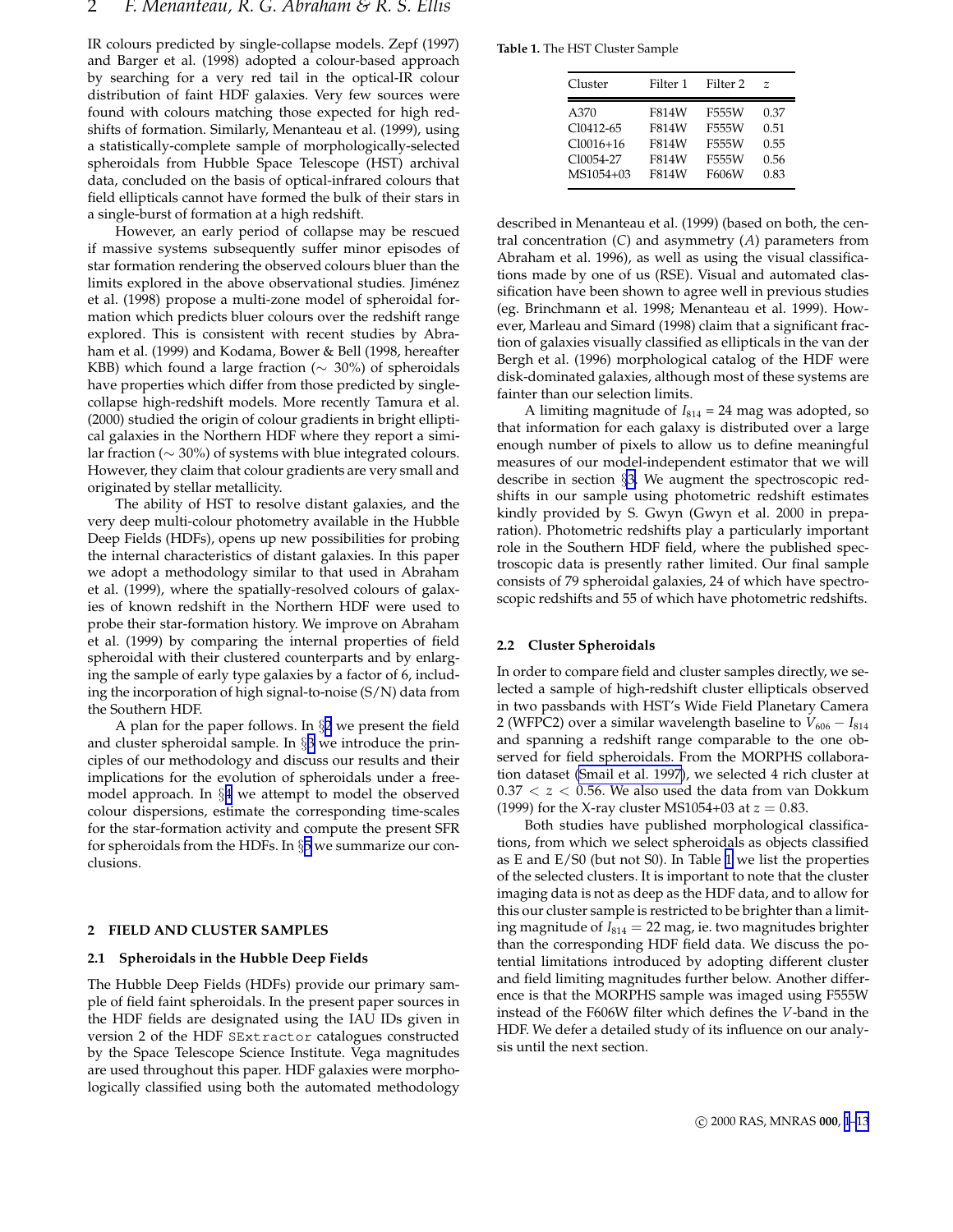<span id="page-2-0"></span>

**Figure 1.** *The methodology of internal colour variations as applied to two HDF-N spheroidals. The upper panel shows an I*<sup>814</sup> = 20.48 *mag example with low internal scatter at z* = 0.77*, whereas the bottom panel illustrates* an  $I_{814} = 21.66$  *example with a bluer core at*  $z = 0.48$ *. The pixel-by-pixel colour distributions are shown alongside each case. Coloured dots refer to pixels whose SNR is above the adopted threshold.*

## **3 MODEL-INDEPENDENT ANALYSIS**

## **3.1 Methodology**

In some ways our methodology for examining the internal colours of an individual galaxy can be considered as a generalization of the use of colour-magnitude relations in studying the history of ellipticals in galaxy clusters: the photometric *dispersion* is a powerful probe of variations in star-formation history provided systematic effects are under control (Bower, Lucey & Ellis 1992).

Initially we will focus on a largely model-independent approach to the problem of understanding how the internal colours of field ellipticals vary with redshift relative to those of their clustered counterparts. We will concentrate only on  $I_{814}$  and  $V_{606}$  bands, as the resulting  $V_{606} - I_{814}$ colours have substantially smaller observational errors than the  $B_{450} - V_{606}$  and  $U_{300} - B_{450}$  colours, especially for systems dominated by old stellar populations.

## *3.1.1 The Homogeneity Estimator*

After registering the Northern HDF images to sub-pixel accuracy, we isolated each galaxy from the background sky by selecting all contiguous pixels within a surface brightness threshold of  $V_{606} = 25.5$  mag arcsec<sup>−2</sup>. We select this limit in order to maximize the signal/noise per pixel associated to *V*<sub>606</sub> − *I*<sub>814</sub> colours.

The distribution of  $V_{606} - I_{814}$  colours for individual pixels in the galaxy is used to calculate a quantity  $\delta(V-I)$ 



**Figure 2.** *The observed*  $\delta(V - I)$  *as a function of redshift for modelled galaxies viewed at various redshifts with two photometric colour systems. The*  $V_{606} - I_{814}$  *(solid lines) and*  $V_{555} - I_{814}$  *(dashed line) curves are plotted for two cases: a single-burst ("Passive") system corresponding to an epoch of formation z<sup>F</sup>* = 5*, and an "Active" case which incorporates a 15% by mass burst of star formation centrally super-imposed on an old galaxy at the time of observation.*

which characterises the internal homogeneity of a galaxy. A  $\delta(V-I)$  statistic is defined as:

$$
\delta(V-I) = 2N \frac{\Sigma(x_i - \bar{x})^2 S(x_i) SNR(x_i)}{\Sigma S(x_i) SNR(x_i)}
$$
(1)

$$
\bar{x} = \frac{\sum x_i S(x_i) SNR(x_i)}{\sum S(x_i) SNR(x_i)}
$$
\n(2)

where  $S(x)$  is a selection function for pixels with signal/noise above a certain threshold (*SNR* > 1.3) such that  $S(x) = 1$  for pixels above and  $S(x) = 0$  for pixel below the threshold.  $SNR(x_i)$  is the signal-to-noise ratio for a given pixel colour *x<sup>i</sup>* , and *N* is an arbitrary scale factor. The selection function  $S(x)$  and the weighting according to  $SNR(x)$ address biases arising from noise variations at pixel scales by rejecting low signal pixels and weighting the pixels contribution proportionally to their signal. Figure 1 show an example of spheroidals in HDF-N with both high and low  $\delta(V-I)$ .

As mentioned previously, the MORPHS dataset was observed with a different filter baseline than that used for the HDF. To quantify the effect of this difference on  $\delta(V-I)$ , we used stellar population synthesis libraries (Bruzual & Charlot 1996, BC96) to calculate the observed colours (in both photometric systems) for two galaxy types: *a)* an old singleburst elliptical (formation epoch  $z_F = 5$  and *e*-folding time  $\tau = 1$  Gyr) and, *b*) a star-forming elliptical galaxy consisting of a recent burst (100 Myr) centrally superimposed on an old system. In order to emulate the geometrical properties of the modelled galaxies, we use the observed colours at a given redshift to create elliptical galaxies with *r* <sup>1</sup>/<sup>4</sup> profiles using a customised version of the IRAF package ARTDATA and a fixed physical size with a half-light radius  $r_e = 2.5$  kpc. For the case of the blue core, we attempt to match the properties of Figure 1 lower panel, with a burst that accounts for 15% of the total mass of the galaxy with and a physical size of 0.1*r<sup>e</sup>* .  $\delta(V-I)$  for both photometric systems are shown as a function of redshift in Figure 2. This exercise demonstrates that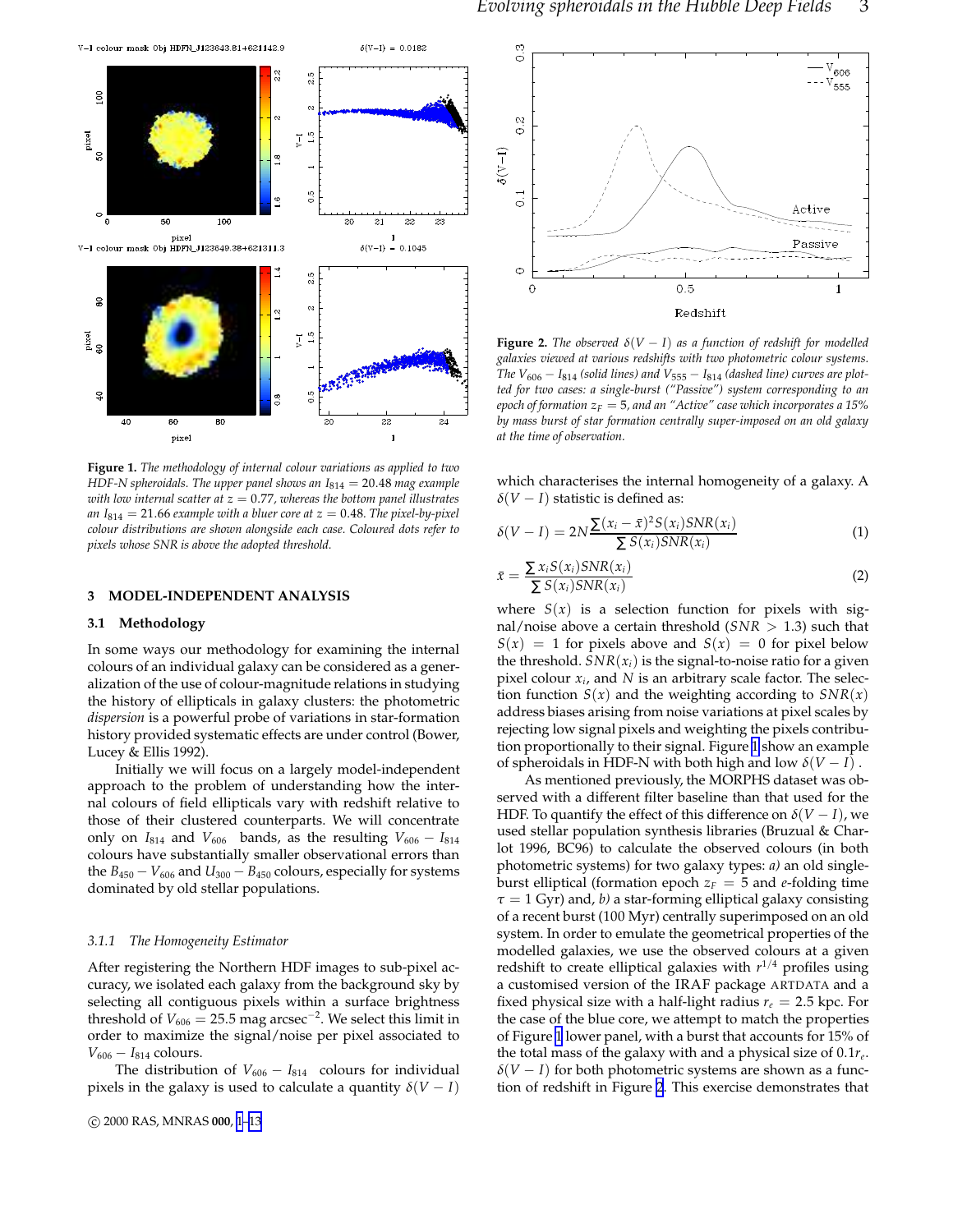

**Figure 3.** *The colour inhomogeneity*  $\delta(V-I)$  *for real and simulated data sets as a function of their central concentration indicating the level of bias introduced by the wavelength-dependence of the HST point spread function.*

the substitution of F555W for F606W does not have a major impact on the calculation of  $\delta(V - I)$ . The slightly longer wavelength baseline in the cluster  $\delta(V-I)$  estimates should result in a greater sensitivity to recent activity.

It is important to note that because  $\delta(V-I)$  is based on *observed* (rather than rest-frame) colours, its sensitivity to star formation is redshift-dependent. Unfortunately, it is not possible to use additional filters to create a rest-frame equivalent since the shorter wavelength HDF data has poorer signal/noise and the cluster data only consists of two passbands. In order to quantify this restriction, we studied values of  $\delta(V - I)$  obtained for the blue core case modelled in Figure [2.](#page-2-0) We placed this modelled galaxy, at the epoch corresponding to its maximum inhomogeneity (representing the most extreme case we will discuss) at various redshifts calculating  $\delta(V - I)$  at each redshift. Figure [2](#page-2-0) shows increased sensitivity to the fixed star formation rate at *z* ∼ 0.5 for F606W and  $z \sim 0.4$  for F555W; otherwise the sensitivity is broadly constant. This increase arises as the 4000Å break in the underlying passive system passes through the F606W and F555W filters and will not seriously compromise our analysis.

# *3.1.2 The Influence of the HST Point-Spread Function*

As the HST point-spread function (PSF) varies as a function of wavelength, spurious centrally-concentrated inhomogeneities might be expected for sharply-peaked profiles such as those encountered in spheroidal galaxies. In order to test this, we performed extensive Monte Carlo simulations using the IRAF package ARTDATA. Artificial galaxy images were created and subsequently analysed using procedures identical to those used to analyse our observed data.

Artificial spheroidal galaxies were synthesised with de Vaucouleurs profiles, using stars from the HDF-N as PSF templates. Simulated images were generated in both  $I_{814}$  and *V*<sup>606</sup> –bands. We explored a range of half-light radius (*re*) from  $0.04'' - 0.65''$  corresponding to  $\sim 0.4 - 6$  kpc ( $H_0 =$  $65~{\rm km~s^{-1}~Mpc^{-3}}$ ,  $q_0=0.1$ ), and a range of magnitudes representative of our sample  $(18 < I_{814} < 24$  mag). As the influence of the PSF on the central colours is expected to be a strong function of the "peakiness" of the central portion of the galaxy, we chose to probe the influence of the PSF on both real and simulated galaxies as a function of the central concentration (*C*) parameter defined in Abraham et al. (1994).

Figure 3 shows the result of this exercise. The PSF variations affects the  $\delta(V-I)$  statistic only for the most centrally concentrated (essentially stellar) objects. Over the observed range of *C* for the real data,  $0.3 \leq C \leq 0.7$ ,  $\delta(V-I)$  in the simulated data is well below the values recovered from the real observations, and we conclude that this effect will not seriously affect any of the following conclusions.

## **3.2 Evolution in Field Spheroidals**

Figure [4](#page-4-0) shows  $V_{606} - I_{814}$  colour maps for the 79 spheroidals in our HDF sample sorted in ascending order according to  $I_{814}$  magnitude. Redshift and  $\delta(V-I)$  values are also marked in each case; redshifts in parenthesis refer to photometric estimates. The most striking characteristic of these data is the large proportion with significant internal colour variations. We emphasise that we have not significantly varied the "colour stretch" from panel to panel (as indicated in the colour bar) to exaggerate this result. Adopting, for simplicity, a colour variation of  $\simeq 0.2$  mag as indicative of the effect (since this broadly corresponds to a change in visual colour according to our look-up table), it appears that ∼ 40% of the field spheroidals show a detectable degree of inhomogeneity. In most cases where inhomogeneities are seen, these appear to be in the cores. Obviously, the visual inhomogeneities correlate closely with  $\delta(V-I)$ .

In § [3.3](#page-6-0) we will calibrate these inhomogeneities with reference to a corresponding sample of cluster spheroidals, but it is meanwhile interesting to consider whether these internal colour variations correlate with independent constraints. In doing this we will make the assumption that the bluer colours seen are indicative of recent star formation.

# *3.2.1 Comparison with Kodama et al.*

We first compare our  $\delta(V-I)$  estimates with the results of Kodama, Bower & and Bell (1998, KBB). Those authors used stellar population models and photometric redshifts to construct a rest-frame  $U - V$  vs. *V* colour-magnitude diagram for field spheroidals in the HDF-N. They took the morphologically-classified sample of 35 spheroidals with  $K < 20.5$  from Franceschini et al. (1998) of which 29 are in our sample. The 6 missing cases correspond to two classes of objects: *a)* objects that only Franceschini et al. classified as spheroidals, and *b)* double detections in the Franceschini et al. (1998) study which we have eliminated. Using spectral synthesis models, KBB concluded that the sample could be described as comprising a red sequence of old passively-evolving systems, with an additional component (comprising 30% of the total sample) with bluer opticalinfrared colours that lay significantly off the fiducial colourmagnitude relation.

We have divided the Franceschini et al. subsample of our HDF-N spheroidals into 'red' and 'blue' examples depending on whether their rest-frame colours lie within the red sequence limits defined by KBB. Specifically, we classed as blue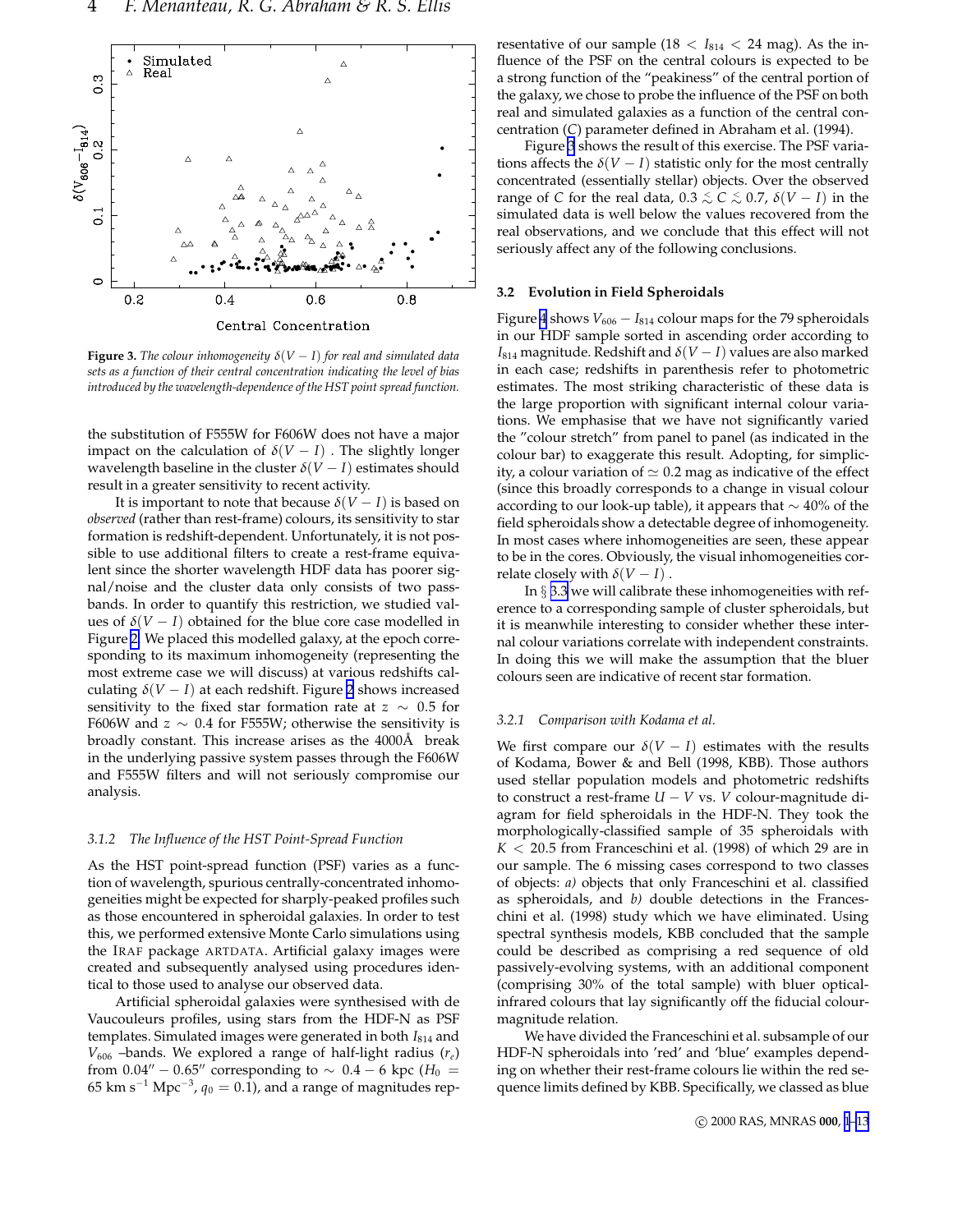<span id="page-4-0"></span>available at http://www.ast.cam.ac.uk/~fmenante/HDFs/mos\_all\_A.ps.gz

available at http://www.ast.cam.ac.uk/~fmenante/HDFs/mos\_all\_A.ps.gz

**Figure 4.** *Colour images of 79 HDF field spheroidals keyed to their V*<sup>606</sup> − *I*<sup>814</sup> *colours. The integrated I*<sup>814</sup> *mag for each galaxy is shown in each sub-panel together with the redshift and* <sup>δ</sup>(*V* − *I*) *. Redshifts in parenthesis indicate photometric estimates. Axes labels correspond to arcseconds*

c 2000 RAS, MNRAS **000**, [1](#page-0-0)[–13](#page-12-0)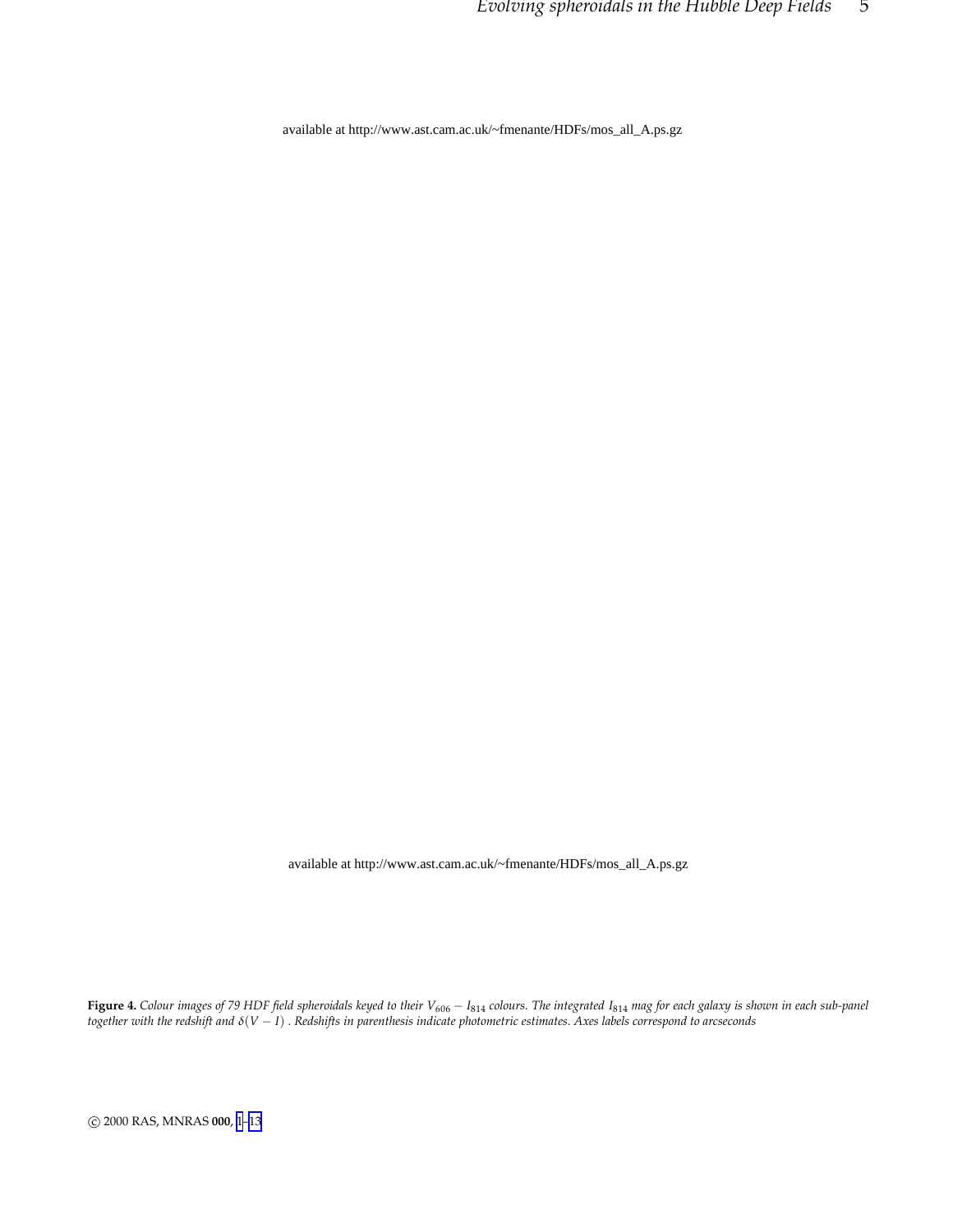available at http://www.ast.cam.ac.uk/~fmenante/HDFs/mos\_all\_B.ps.gz

**Figure 4** – *continued*

all spheroidals whose rest-frame colours have  $U - V < 0.8$ . Figure [5](#page-6-0) compares our  $\delta(V - I)$  with the red/blue classifications demonstrating a strong correlation with the estimated *U* − *V* rest-frame colour from KBB. In all but one case, red KBB spheroidals correspond to low  $\delta(V-I)$  systems in our scheme. We estimate that ∼ 9 out of of 29, or ∼ 30% of spheroidals have values of  $\delta(V-I)$  suggesting some degree of star-formation activity, a value in excellent agreement with the KBB estimate.

The strong correlation between our model-independent measures of  $\delta(V-I)$  and KBB's estimates of rest-frame *U* − *V* is reassuring evidence that simple spectral synthesis models used to describe spheroidal evolution offers a valid

way to quantitatively interpret our results. Armed with this reassurance, in §[4.2](#page-8-0) we will use similar models to attempt to constrain the amount of star-formation contributed by evolving spheroidals as a function of redshift.

# *3.2.2 Low* <sup>δ</sup>(*V* − *I*) *field spheroidals*

Despite the significant fraction of spheroidals showing some degree of colour variation, the majority show homogeneous internal colours, suggesting coeval evolution of their stellar populations. We selected the galaxies with low  $\delta(V-I)$ ≤ 0.04 and compared their *integrated* colours against the predictions of a monolithic collapse model. As expected this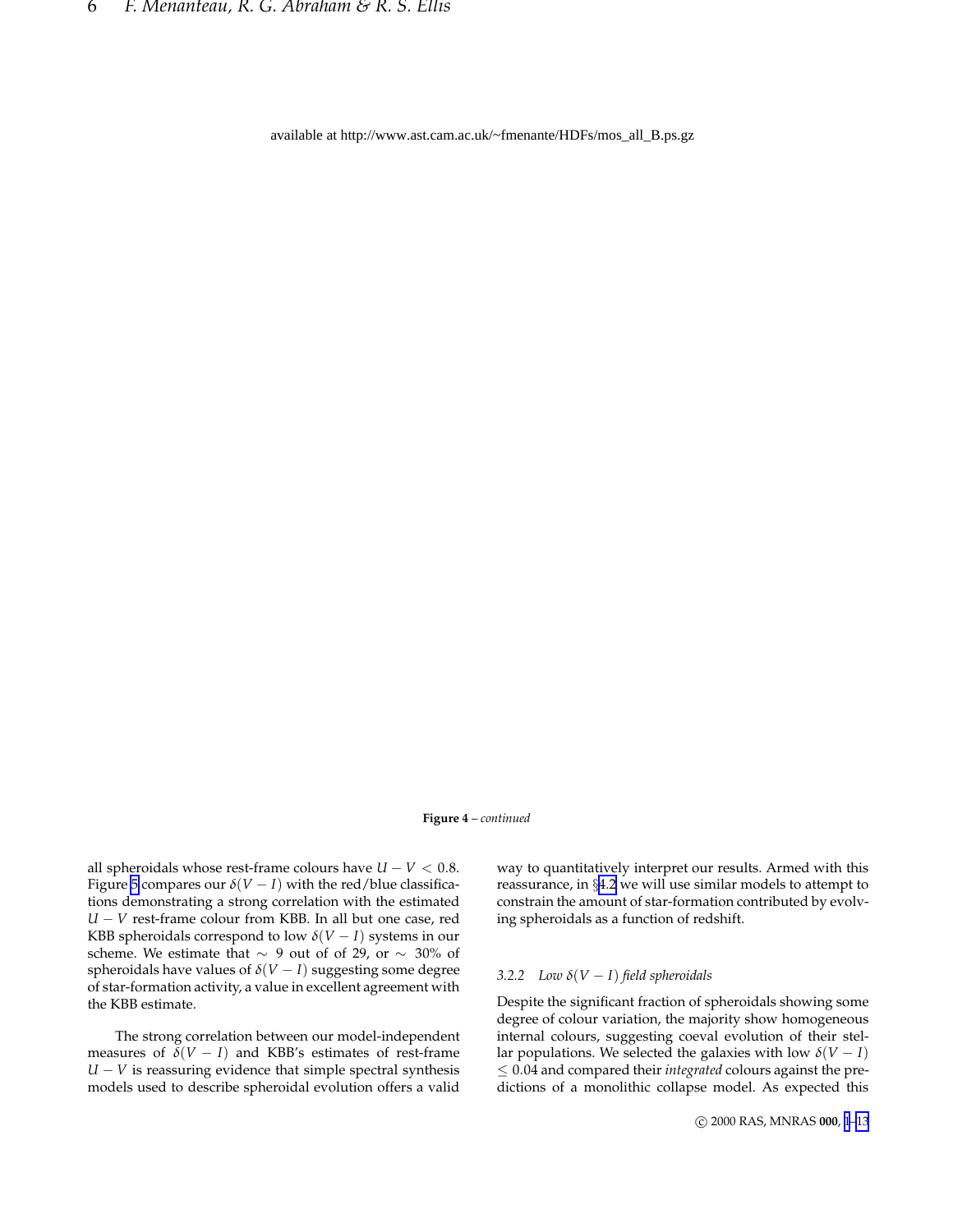<span id="page-6-0"></span>

**Figure 5.** *The distribution of*  $\delta(V - I)$  *with redshift for those HDF spheroidals studied by Kodama et al. (1998, KBB). The size of the symbols indicates the I*814*<sup>W</sup> integrated magnitude.*



**Figure 6.** *The*  $V_{606} - I_{814}$  *observed colours for a subsample of internally homogeneous* ( $\delta(V - I) \leq 0.04$ ) spheroidals as a function of redshift com*pared with the predictions of a high-redshift single burst model* ( $z_F = 5$ *,* <sup>τ</sup> = 1 *Gyr) and solar metallicity for a set of cosmologies. Inverted triangles refer to HDF-S and unfilled symbols refer to galaxies for which only photometric redshifts are available.*

sample closely tracks the expected colour-redshift relation of a passively evolving (Figure 6) providing reassurance that  $\delta(V-I)$  is a good statistic from which to differentiate active and passive systems.

An interesting feature is the somewhat larger fraction of homogeneous spheroidals within HDF-N with respect to the HDF-S. Only 4 spheroidals in the HDF-S show low  $\delta(V - I)$ values compared to 15 spheroidals in the HDF-N. This could be interpreted as evidence for clustering in the HDF-N as suggested by Kodama et al. (1998).

## **3.3 Evolution in Cluster Spheroidals**

As we discussed in §1, it is now commonly-believed that spheroidals in the cores of rich clusters formed the bulk of



**Figure 7.** *Mean*  $\delta(V - I)$  *values and*  $1\sigma$  *dispersions calculated for spheroidal galaxies in 5 clusters observed with HST in similar passbands to those used for the HDF field study.*

their stars before *z*  $\gtrsim$  2 (Bower et al. 1992, Ellis et al. 1997, Governato et al. 1998, Kauffmann et al. 1999). Cluster samples therefore represent suitable benchmarks whose  $\delta(V-I)$ values at a given redshift can be used to provide a modelindependent calibration of the internal colour scatter expected from an old stellar population at a given redshift.

As mentioned earlier, our limiting magnitude in the cluster sample was chosen as *I*<sup>814</sup> = 22, considerably brighter than adopted for the deeper HDF images. The morphological classifications were taken from the published articles. In the case of the MORPHS sample there is a cross-check given one of us (RSE) classified both samples. As in the previous section we have calculated  $\delta(V-I)$  for each cluster spheroidal using the prescription given in equation [2.](#page-2-0) We find a striking absence of internally inhomogeneous systems. In fact, we find *no* cluster spheroidals with blue cores in *any* of the five clusters. We then calculate a median *V*<sub>606</sub> − *I*<sub>814</sub> value and will take this as representative of the  $\delta(V-I)$  value appropriate for an old spheroidal population over the redshift range  $0.37 < z < 0.83$  (Figure 7).

The strongest result of this paper is that field spheroidals show substantially greater internal colour dispersions than their clustered counterparts. Since the limiting magnitude of the field sample is two magnitudes brighter than that adopted for the cluster sample, this is most cleanly demonstrated by comparing  $\delta(V-I)$  values on a galaxy-by-galaxy basis in both samples as a function of rest-frame luminosity (Figure [8](#page-7-0)). Absolute magnitudes were calculated assuming *H*<sup>0</sup> = 65 km s−<sup>1</sup> Mpc−<sup>1</sup> . In the cluster analysis, galaxies smaller than 60 pixels were not considered, as the  $\delta(V - I)$ measurement was determined to be too noisy to be meaningful. Although about 15% of the cluster spheroidals were rejected on this basis, from Figure [8](#page-7-0) we are reassured that we are probing a similar range of *M<sup>B</sup>*<sup>450</sup> absolute magnitudes.

For the cluster spheroidals we calculated  $M_{B450}$  for each galaxy from its *I*<sup>814</sup> apparent magnitude by applying *K*corrections and colour terms based on a high-redshift singleburst model ( $z_F = 5$ ,  $\tau = 1$  Gyr) which, as we have discussed, reproduces the observed colours (Bower et al. 1992,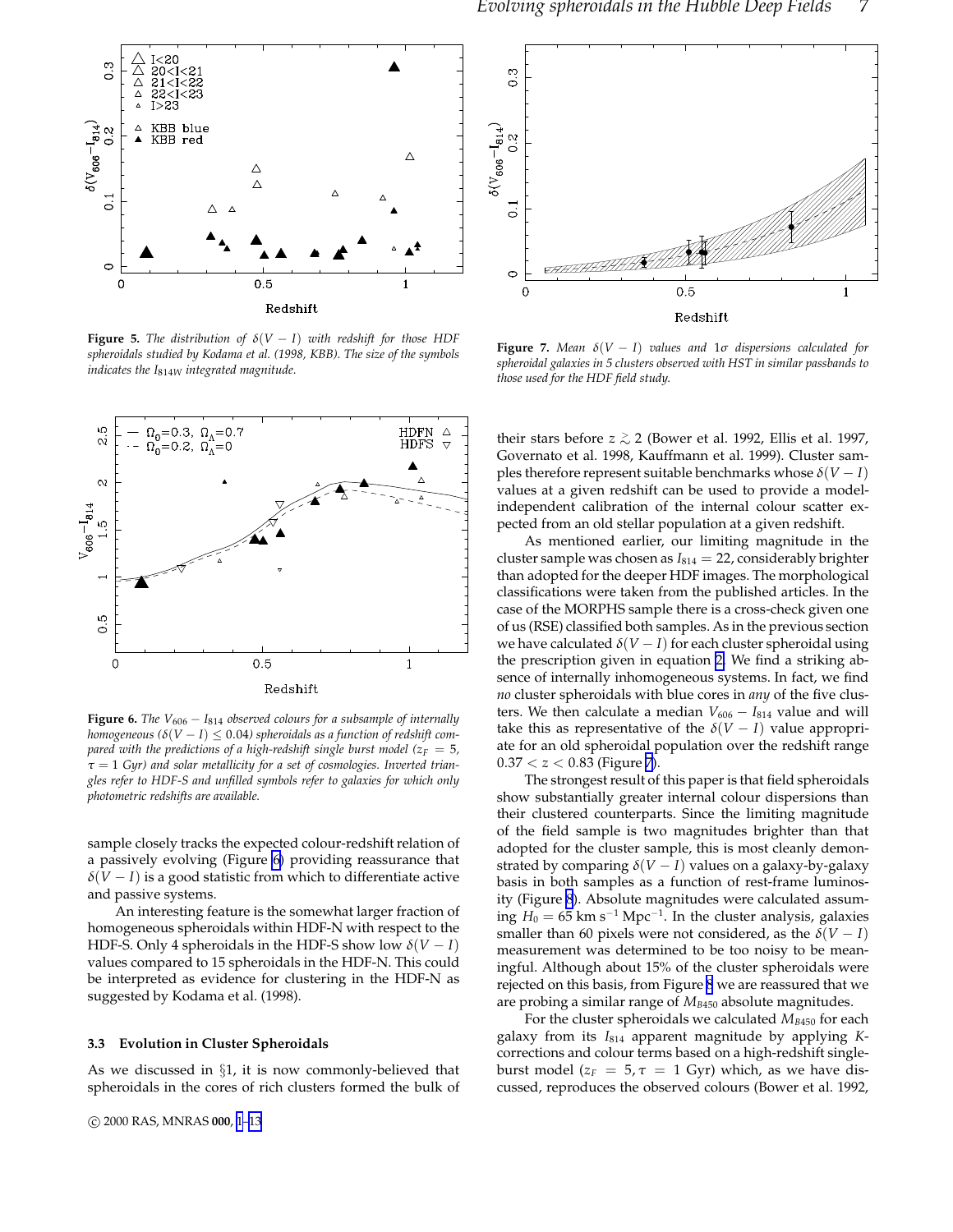<span id="page-7-0"></span>![](_page_7_Figure_1.jpeg)

**Figure 8.**  $\delta(V-I)$  *values for the HDF-N and HDF-S spheroidals compared with their clustered counterparts as a function of M*<sup>450</sup> *absolute magnitude for three redshift ranges. Solid points represent cluster galaxies and open ones field spheroidals.*

Ellis et al. 1997). For the field spheroidals we computed  $M_{B450}$ using *B*<sup>450</sup> apparent magnitudes, given in version 2 of the HDF SExtractor catalogues, and a maximum likelihood method describe more fully in §[4.2.](#page-8-0) Anticipating this discussion, briefly the method allows us to obtain the most-likely *K*-correction for each individual pixel within the galaxy. This complication is necessary given the hybrid nature of the

![](_page_7_Figure_4.jpeg)

**Figure 9.** *The observed*  $\delta(V-I)$  *predicted for the blue-nucleated model spheroidal (solid line) compared with observed values in the HDFs. The colour gradient along the evolutionary track maps the observed evolution in V*<sub>606</sub> − *I*<sub>814</sub> *according to the right hand scale bar. Error bars in the field spheroidals show the* 1<sup>σ</sup> *deviation obtained from 100 bootstrap resamplings of the data pixels within each galaxy and field symbols follow the designations of Figure 6.*

spectral energy distribution in the internally inhomogeneous cases.

Clearly, over similar ranges of absolute magnitudes, field spheroidals show markedly larger dispersions in their internal colours than do cluster spheroidals. Although cluster spheroidals have more homogeneous internal colours, there is a trend for  $\delta(V-I)$  to grow as a function of redshift. The trends calculated in Figure 2 shows that this is not an artifact relating to a greater sensitivity to very small amounts of star formation. Unfortunately the limited depth of the cluster data does not allow us to put more meaningful constraints on the evolution of the cluster population.

# **4 SPECTRAL SYNTHESIS MODELLING OF INTERNAL COLOUR VARIATIONS**

Simple comparisons between the internal colour distributions of field and cluster samples allow us to establish, in a model-independent way, the proportion of active systems as a function of redshift and environment. Given that detailed spectroscopic information is not yet available for the sample, in order to learn more about the relevant timescales for the presumed star formation activity we must now turn to more detailed synthesis models. In this section we will investigate how simple models can be used to place broad constraints on the buildup of mass implied by the internal colour variations reported in this paper.

# **4.1 A Simple Evolutionary Model For Field Spheroidals**

The blue light in field spheroidals reported in the present paper arises, in the majority of cases, in the central regions. Possible origins include residual star-formation from a recent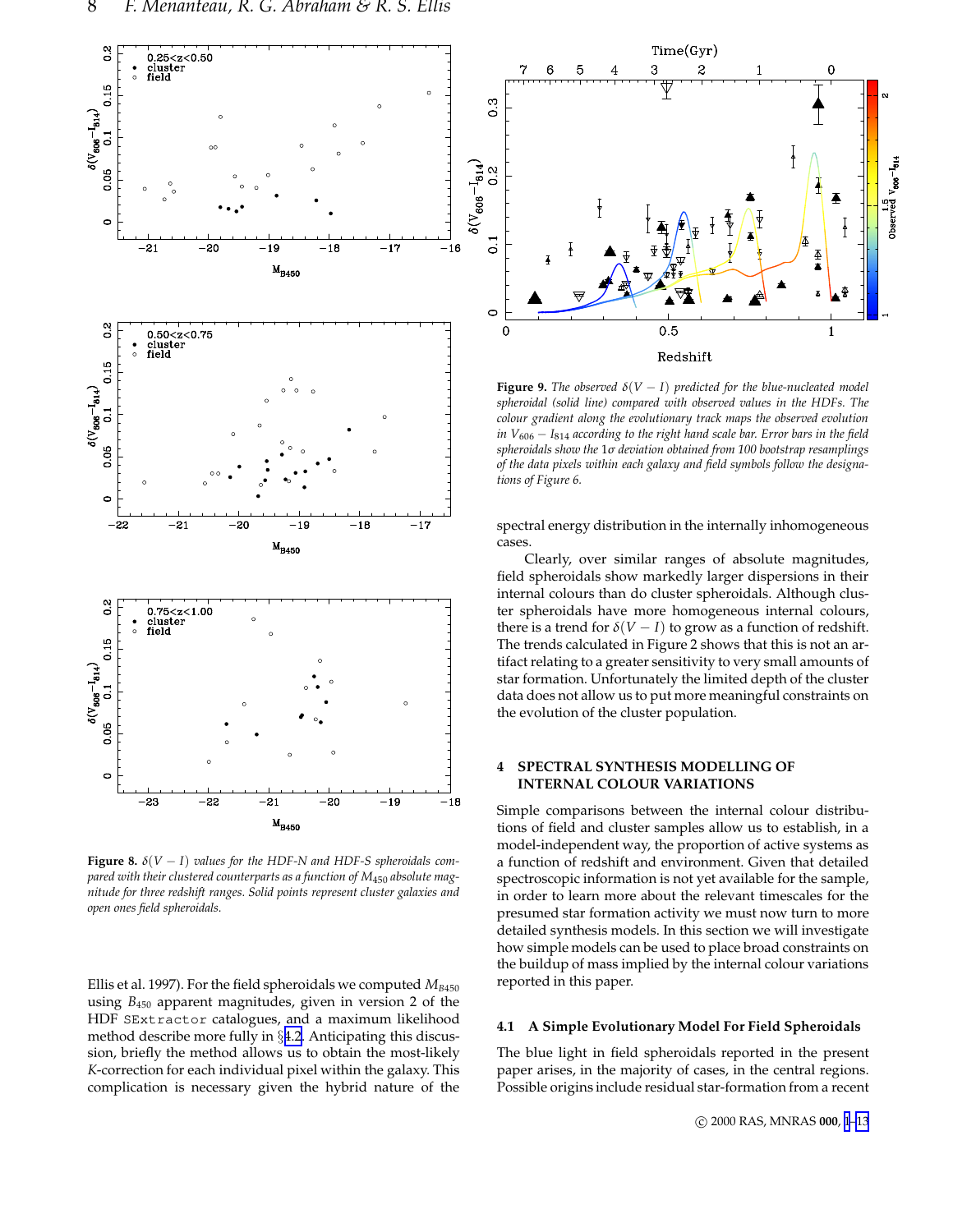<span id="page-8-0"></span>major merger (Kauffmann 1996), low-level star-formation that is a relic from a high-redshift collapse (Jiménez et al. 1999), cooling flows from hot gas surrounding the central region of the ellipticals, or a bursts of central star-formation possibly related to the inflow of gas arising from a recent minor merger. In this section we aim to place constraints on the star-formation timescales and masses associated with the activity we claim to observe predominantly in the field population. We do this within the context of a simple model that seeks to reproduce the observed spatially resolved colours of the subset of active ellipticals with prominent blue nuclei.

We assume that an intermediate redshift field spheroidal can be described with a two component model – an old underlying stellar component which formed at high redshift and a secondary younger component (responsible for the central blue light). The integrated colours of both components are estimated using the stellar population synthesis library of Bruzual & Charlot (1996, BC96). We modelled the old component using a 1 Gyr exponentially declining burst of star formation commencing at a redshift of formation  $z_F = 5$ . We adopt a flat Universe with  $\Omega_0 = 0.3$ ,  $\Omega_\Lambda = 0.7$ . The secondary population is modelled via an additional instantaneous burst of star-formation presumed to occur close to the epoch of observation. The present modelling is similar to the one described in § [3.1.1](#page-2-0), however here we include the evolution as function of the galaxy age.

In order to mimic the resolved properties of a model galaxy, we create an image of the two galaxy components using a modified version of IRAF MKOBJECTS. For the old component we use a de Vaucouleurs profile with a half-light radius of  $r_e = 2.5$  kpc. For the central blue component we also use a de Vaucouleurs profile, but with an effective radius 0.1*r<sup>e</sup>* . We assume 15% of the galaxy mass is in the young component, and that the total mass is  $M = 1 \times 10^{12}$  M<sub>( $\odot$ </sub>). Finally, between  $0 < z < z_{burst}$  we combine the two components by adding up the images using the colours predicted by our spectral synthesis models. For the resulting galaxy we calculate  $\delta(V-I)$  and repeat the procedure four times corresponding to 15% (by mass) bursts at redshifts *zburst* = 1.0, 0.8, 0.6 and 0.4.

Figure [9](#page-7-0) shows the result of this exercise, superposed on the observed  $\delta(V - I)$  for the HDF spheroidals. Error bars correspond to  $1\sigma$  estimates obtained by bootstrapping the data as described in Efron & Tibshirani (1986). We conclude that our simple model can successfully reproduce the range of observed  $\delta(V - I)$  as well as the observed increase  $\delta(V-I)$  with redshift. The essential point is that the observed internal colour scatter is not necessarily a relic of the initial elliptical formation event and can quite easily represent a perturbation introduced by a recent episode of starformation (forming only a modest proportion of the total stellar mass) superposed on a pre-existing old population. If this is the case then excursions from the homogeneous colours of the underlying old stellar population are probably brief, lasting about 1 Gyr after which the galaxy returns to its pre-burst value. Ultimately high resolution spectra of large sample of spheroidals using Balmer lines will enable us to disentangle the *internal clock* of star formation for field spheroidals. However from this simple study it seems reasonable to conclude that as many as half the field spheroidal population share this activity by  $z \sim 1$ .

#### **4.2 The Star Formation History of Spheroidals**

If our interpretation of Figure [9](#page-7-0) is correct, the question arises as to the extent of this recent activity in terms of the evolution of global star formation and its role for the mass assembly of field spheroidals as predicted in popular hierarchical models. Although the HDF samples are very modest ones on which to base such fundamental studies, we explore these wider issues using the analytical techniques described in Abraham et al. (1999).

In the HDF-N, Abraham et al. were able to reconstruct a simple cosmic star-formation history by interpreting resolved multi-colour data in the context of evolutionary synthesis models. For each HDF galaxy, an integrated star formation rate was determined and volume-averaged values  $(\rho_{\rm SFR})$  for the entire population was derived using a simple *V*/*Vmax* methodology. Here we will attempt to estimate the contribution to  $\rho_{\text{SFR}}$  arising from our HDF spheroidals and compare its evolutionary decline with time with that observed in other morphological populations. The crucial advantage of an analysis utilising the resolved colours is that it enables a determination of the relative ages and starformations of the components *within* the galaxies.

#### *4.2.1 The Method*

Using the precepts of Bruzual & Charlot (1991), the total flux from a stellar system,  $F_{\lambda}$  observed at an age  $t_0$  can be described as the convolution of the spectrum of an evolving instantaneous burst,  $f_{\lambda}(t)$ , with an star-formation history given by  $\Psi(t)$ .

$$
F_{\lambda}(t_0) = \int_0^{t_0} \Psi(t_0 - t) f_{\lambda}(t) dt
$$
\n(3)

In our analysis, we use the stellar population synthesis libraries from GISSEL96 (Bruzual & Charlot 1996) to estimate *f*λ, assuming a Scalo IMF with lower and upper limits of 0.1 and 125  $M_{\odot}$  respectively and solar metallicity. For the SFR function  $\Psi(t)$ , we assume that the colours of a given stellar population can be modeled by exponential star-formation histories with a characteristic time-scale  $\tau$  of the form,

$$
\Psi(t) = \Psi_0 e^{-t/\tau}.\tag{4}
$$

which enables us to describe a wide range of star-formations, given that  $\tau \to \infty$  approximates a constant star formation, while  $\tau \rightarrow 0$  approximates an instantaneous burst.

As the *U*300-band flux is weak for our sample, adding this to the analysis would enlarge the uncertainties in the observed colours of spheroidals rather than further constrain our estimates. Therefore, we concentrate on the  $B_{450}$ ,  $V_{606}$ , and *I*<sub>814</sub> bands only. We calculate the  $B_{450} - V_{606}$  vs  $V_{606} - I_{814}$ evolutionary tracks as observed at the galaxy redshift for a set of representatives formation histories ( $\tau = 0.1, 0.2,$ 0.4, 1, 2, 4, and 9 Gyr) using the stellar population libraries from GISSEL96. For each spheroidal, we select all the contiguous pixels within a surface brightness threshold of  $B_{450}$  = 26 mag/arcsec<sup>2</sup>, and from the selected pixels construct the corresponding  $B_{450} - V_{606}$  vs  $V_{606} - I_{814}$  colour-colour diagram for each of the galaxies. We define this limit in order to maximize the signal/noise associated per pixel in both the  $B_{450} - V_{606}$  and  $V_{606} - I_{814}$  colours, selecting in the lowest signal band in order to ensure an uniform signal criteria in the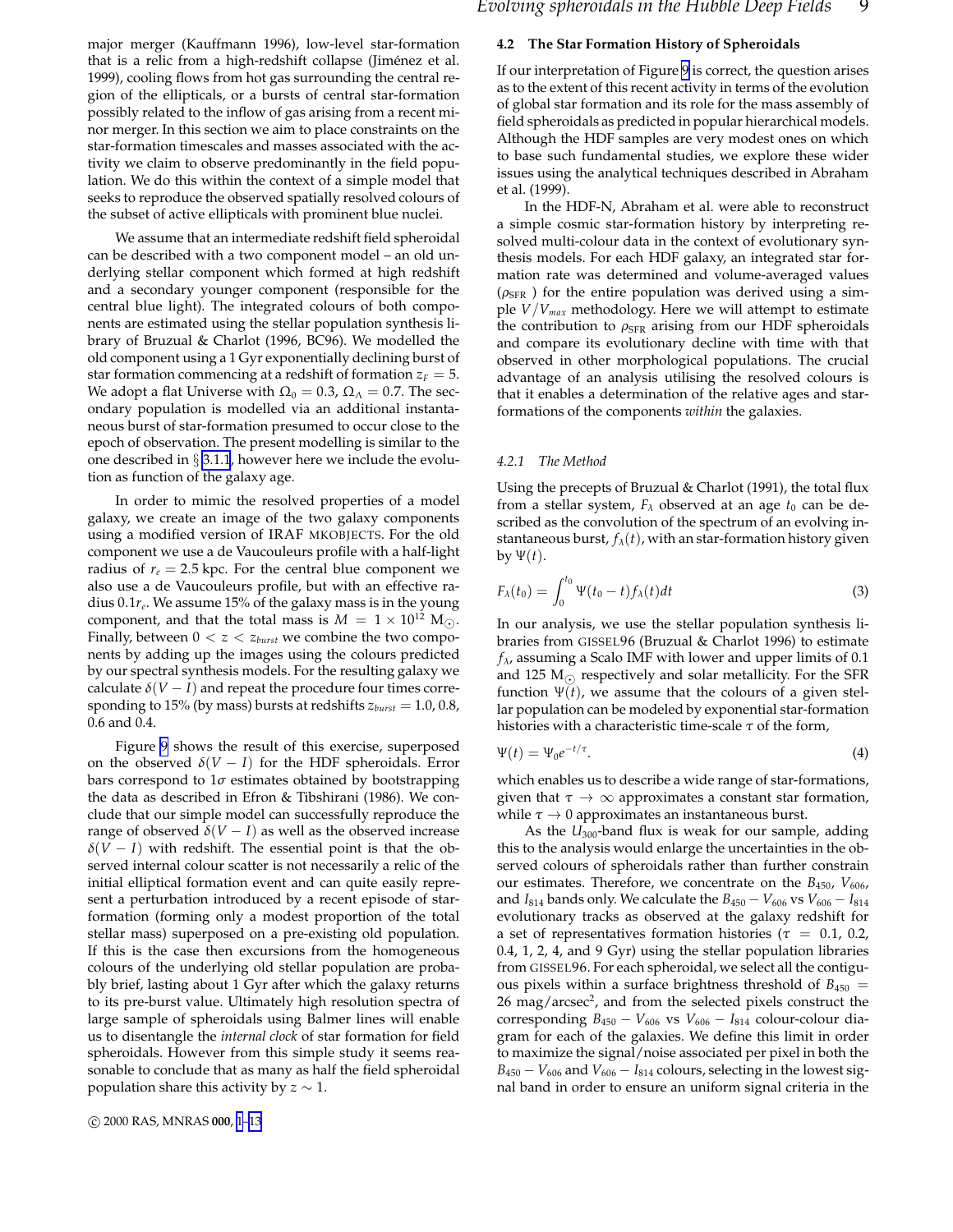![](_page_9_Figure_1.jpeg)

**Figure 10.** A demonstration of our maximum likelihood methodology showing the observed and reconstructed  $V_{606} - I_{814}$  and B<sub>450</sub> −  $V_{606}$  colours. The *reconstructed colours and SFR (lower right) maps were based on the the best fit models to the pixel colour-colour diagram (upper right). The colour assigned to the tracks drawn in the colour-colour diagram indicates age in Gyr according to the right hand colour bar (blue=young, red=old). As expected, the blue core is a region of current star formation, whereas the outer region shows virtually no activity.*

pixel selection. We estimate the optimum model and age for each pixel using a maximum likelihood estimator  $\mathcal L$  defined as:

$$
\mathcal{L}(t,\tau) = \prod_{i=1}^{2} \frac{1}{\sqrt{2\pi}\delta C_i} \exp\left(-\frac{(c_i - C_i)^2}{2\delta C_i^2}\right)
$$
(5)

where we take the product over both colours  $B_{450} - V_{606}$ and  $V_{606} - I_{814}$ ,  $C_i$  and  $\delta C_i$  represent the data colour and colour error associated with the pixel respectively, and *c<sup>i</sup>* is the colour of the modelled track at a given age and *e*-folding time-scale  $\tau$ . For each pixel we obtain the most likely age, SFR and  $\tau$  value. Repeating over all acceptable pixels, we obtain the integrated value at the observed redshift. This procedure is repeated for all spheroidals in the HDFs. In order to illustrate this methodology, in Figure 10 we show a typical pixel-by-pixel colour-colour diagram and illustrate how the predicted evolutionary tracks at the redshift of observation can reconstruct the  $V_{606} - I_{814}$  and  $B_{450} - V_{606}$  observed colours and construct a SFR map for each galaxy pixel.

Given that our methodology depends explicitly on the redshift of the galaxy, we need to take into account the uncertainties associated with the photometric estimates when calculating SFR for galaxies with photometric redshifts. Up to *z* ∼ 1, photometric redshifts have proved to be in reasonable good agreement with spectroscopic redshifts with an rms error of <sup>δ</sup>*z* ∼ 0.1 for red populations (Hogg et al. 1998, Gwyn

et al. 2000, de Soto et al. 1997). We performed Monte Carlo simulations by refitting each galaxy using the models for the appropriate photometric redshift plus a random component of  $\delta z = 0.1$ . Repeating this exercise for each galaxy with photometric estimates allows us to obtain an uncertainty on the total SFR estimated for those systems for which only photometric redshifts are available.

Clearly the predictions of spectral synthesis models are sensitive to both metallicity and dust content, neither of which is well constrained in our data. The presence of dust would have the effect of underestimating the computed SFR, whereas metallicity changes will produce systematic shifts between the predicted age and colours of each galaxy. Whilst recognising the limitations involved, our primary goal at this stage is to illustrate the potential of our resolved colour technique to determine redshift-dependent trends rather than to derive precise absolute values. Throughout the SFR analysis we will use solar metallicity in our calculations, as from Figure [6](#page-6-0) we can see that this reproduces fairly well the observed colour of low  $\delta(V - I)$  spheroidals. With resolved infrared data such as may be available from NICMOS, it may ultimately be possible to limit the uncertainties arising from dust.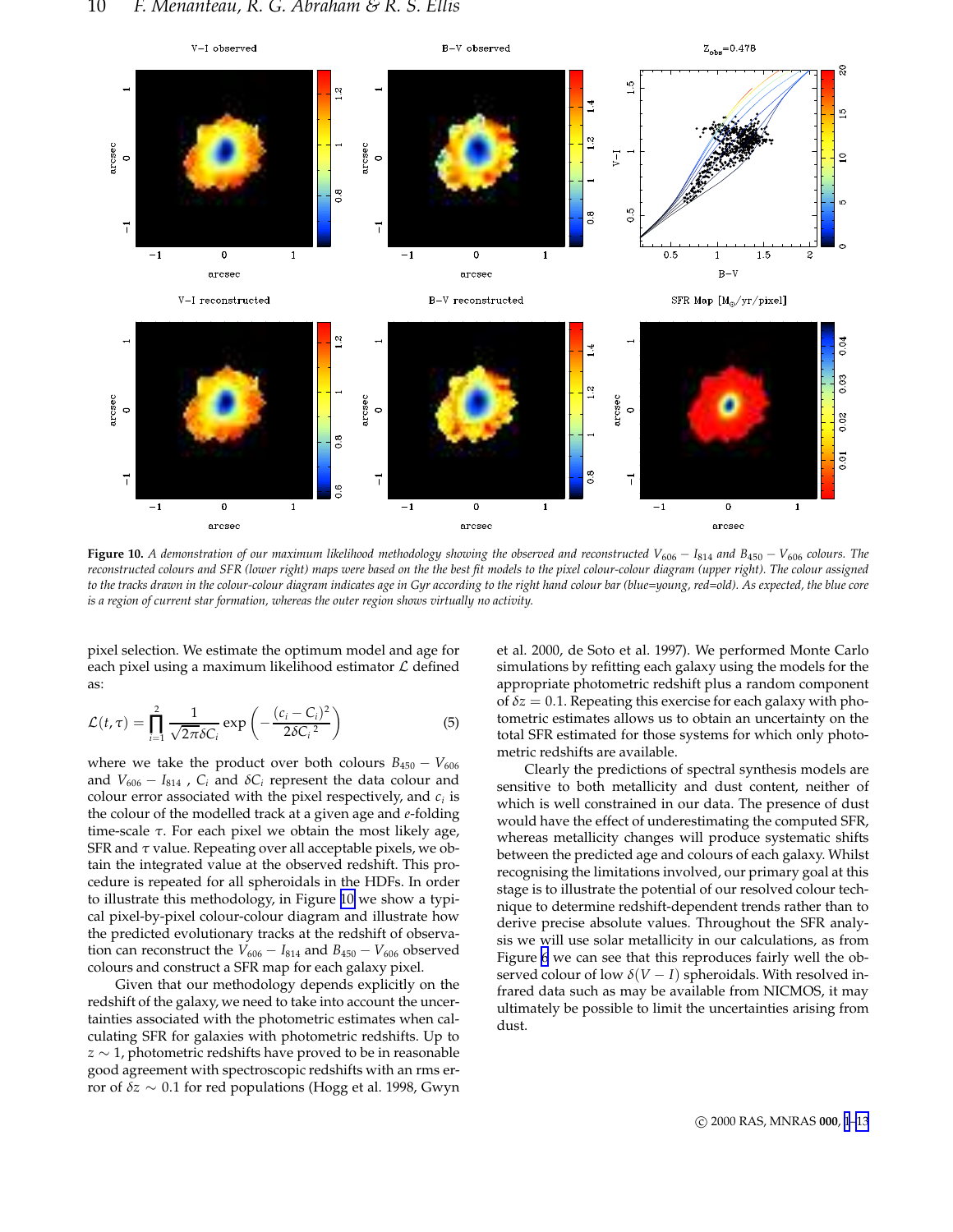![](_page_10_Figure_0.jpeg)

**Figure 11.** *The comoving SFR density computed using the 63 spheroidal (filled circles) and 51 morphologically-irregular (filled stars) galaxies in both HDFs. Corrections for incompleteness were made assuming SFR*  $\propto$  *L*, *local luminosity functions and evolutionary corrections described in the text. Hollow symbols represent uncorrected values. Error bars take into account systematic uncertainties implied in the calculation of the SFR in individual galaxies and bootstrap errors which account for the small sample size.*

#### *4.2.2 Evolution in the Star-Formation density of spheroidals*

We now estimate the SFR density ( $\rho_{\rm SFR}$ ) of spheroidals as a function of redshift and choose to compare these estimates with similar ones derived for a parallel sample of morphologically-irregular galaxies in both HDFs. In the case of the latter, we used the morphological classification of Abraham et al. and adopted the same *I*<sup>814</sup> limit for both HDFs.

We calculate the SFR density at a given redshift interval  $z_1 < z < z_2$  using the expression,

$$
\rho_{\text{SFR}}(z) = \sum_{i:z_1 < z_i < z_2} \frac{\text{SFR}_i}{V_{max,i}} \tag{6}
$$

where the sum is over all the galaxies *i* for which  $z_1 < z_i < z_2$ and *Vmax* is the volume at *zmax*, the largest redshift at which the galaxy *i* remains brighter than our limiting magnitude (Schmidt 1968). Clearly as we move towards higher redshifts our sample becomes increasingly biased towards intrinsically more luminous galaxies and we will consequently neglect a contribution to  $\rho_{\rm SFR}$  from sub-luminous objects. To correct for this we need to assume: *i)* the dependence of the SFR on the luminosity *L*, *ii)* the *shape* of the spheroidal luminosity function and *iii)* the luminosity evolution assumed for the spheroidal population. Whilst none of these is unfortunately known precisely, we can make progress by assuming that *SFR*  $\propto L$  (i.e. the most luminous galaxies form the most stars) and adopting a suitable Schechter luminosity function (LF). Under these assumptions, the corrected SFR density ( $\tilde{\rho}_{SFR}$ ) would become:

$$
\tilde{\rho}_{\text{SFR}}(z) = C(z)\rho_{\text{SFR}}(z) \tag{7}
$$

with,

$$
C(z) = \frac{\int_0^\infty SFR(L)\phi(L)dL}{\int_{L_{min}}^\infty SFR(L)\phi(L)dL} = \frac{\Gamma(\alpha+2)}{A}
$$
(8)

c 2000 RAS, MNRAS **000**, [1](#page-0-0)[–13](#page-12-0)

and,

$$
A = 0.4 \ln(10) \int_{-\infty}^{M^-} 10^{0.4(M^* - M)(\alpha + 2)} e^{-10^{0.4(M^* - M)}} dM \tag{9}
$$

where  $M^*$  may be permitted to evolve with redshift (e.g. according to an evolutionary correction) and *M*<sup>−</sup> and *Lmin* are the faintest absolute magnitudes and luminosities respectively within the redshift interval in question.

As an illustration of the technique, we adopted Schechter LFs from Marzke et al. (1998) with  $M_{b_j}^{\star} = -20.87$ and  $\alpha = -1$  for the HDF spheroidals and  $M_{b_j}^{\star} = -21.28$  and  $\alpha = -1.81$  for the irregulars. For the spheroidals we assumed *M*<sup>∗</sup> evolves according to that appropriate for a passively evolving system with ( $\tau = 1$  Gyr). In the case of the irregulars, we assumed a constant SFR ( $\tau = 5$  Gyr).

Finally is necessary to define a number density correction factor,  $K(z)$ , very similar to the one described in equation 8 to estimate the redshift completeness of our sample, viz.

$$
\mathcal{K}(z) = \frac{\Gamma(\alpha + 1)}{B} \tag{10}
$$

and

$$
B = 0.4 \ln(10) \int_{-\infty}^{M^-} 10^{0.4(M^* - M)(\alpha + 1)} e^{-10^{0.4(M^* - M)}} dM \tag{11}
$$

where *M*<sup>−</sup> is the faintest absolute magnitude included in the sample at a given redshift determined by our flux limit of  $I_{814} = 24$  mag and the distance modulus relation.

Although  $K(z)$  and  $C(z)$ clearly depend on the poorlyconstrained LF shape, for our adopted values we find completenesses (in terms of the contribution of detectable galaxies to the integrated  $\rho_{\rm SFR}$  ) of ~ 90% and ~ 80% for 63 HDF spheroidal and 51 HDF morphologically-irregular galaxies respectively.

Figure 11 shows the results of our calculations and the uncertainties introduced by our corrections for incompleteness. As expected these corrections become more important at higher redshifts and for the morphologically-irregular population whose LF is presumed to be steep at all times  $(\alpha < -1)$ . However in most of the cases the corrections are comparable to the size of the statistical uncertainties. Random errors bars were calculated by adding in quadrature the systematic errors in the SFR calculation for individual galaxies, including the Monte Carlo estimates for the photometric redshift and Poisson errors estimated by bootstrapping 100 times the sample when computing the SFR density. In Ta-ble [2](#page-12-0) we list the computed values for  $\rho_{\rm SFR}$  as well as their uncertainties.

Figure 11 enables us to provide the first rough constraints on the contribution of the increased colour variation in the HDF spheroidals to the evolution of the  $\delta(V-I)$ . A rise with redshift is discernible but the uncertainties are considerable. Interestingly, the evolution in  $\rho_{\rm SFR}$  mirrors, but at a lower level, that established more convincingly for field irregulars from the CFRS/LDSS sample of Brinchmann et al. (1998) (but estimated here for the HDF from a completely independent resolved colour method). Brinchmann et al. computed  $\rho_{\rm SFR}$  between  $0.3 < z < 0.9$  using the equivalent width of [OII]. Although their  $\rho_{\rm SFR}$  values are systematically lower for both the spheroidal and peculiar/irregular population, similar evolutionary trends were observed in the overlap-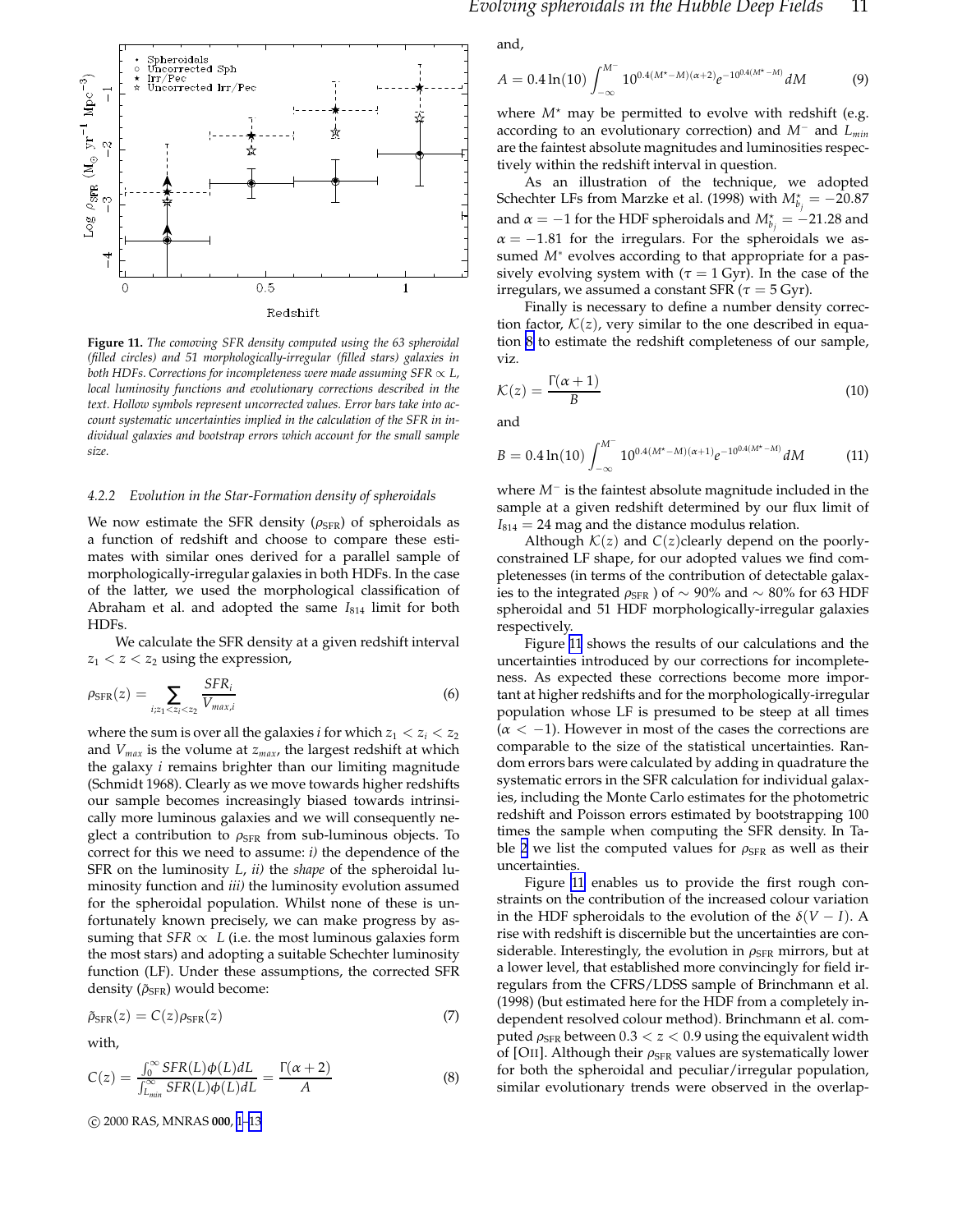<span id="page-11-0"></span>ping redshift range  $0.4 < z < 1.0$ . If it could be established that the decline in the spheroidal  $\rho_{\rm SFR}$  was driven by that associated with the demise of the more active irregular population, this would provide further support that the blue cores observed in the HDF spheroidals arise from recent mergers of the irregular population (Le Fèvre et al. 1999, Brinchmann 1999, Brinchmann & Ellis 2000).

## **5 CONCLUSIONS**

We have exploited HST's unique capabilities to resolve distant galaxies by examining the internal colour distribution of a sample of 79 field spheroidals in both Hubble Deep Fields. From a model-independent analysis of our data, we find:

• A significant fraction  $(>30%)$  of field spheroidals show marked variations in their internal colours. In most of the cases where colour variations are seen, this manifests itself in terms of centrally-located blue cores.

• Using a statistic,  $\delta(V-I)$ , to characterise the internal homogeneity of a galaxy we have extended our analysis to permit a comparison of the internal variations found in the HDF sample with that for a sample of spheroidal galaxies in five rich clusters spanning a similar redshift range. Marked differences are found in the sense that galaxies of the same luminosity and redshift are consistently more uniform in rich clusters than in the field. Assuming the blue colours located in the HDF field ellipticals arise from recent star formation, our comparison provides strong evidence for more extended star formation histories in field ellipticals (as expected in hierarchical models).

• We compare our observational diagnostics with those used by other workers and find general agreement. The most straightforward interpretation of our data is that a fraction of field spheroidals at intermediate redshift has undergone recent star formation, perhaps as a result of recent merging or an inflow of material.

Using spectral synthesis models and a maximum likelihood analysis developed by Abraham et al. (1999) we attempt to reproduced the observed colour variations for the field spheroidals and to compute their current SFR. From this model-dependent analysis we find that:

• Assuming that the observed blue nuclei observed in some field spheroidals arises from a recent burst of starformation superposed on a pre-existing old stellar population, we can readily reproduce the observed distribution of  $\delta(V-I)$  values. The star formation episodes implied are short, lasting less that 1 Gyr, and typically involve 15% of the galactic mass.

• If the HDF fields are representative, the fraction of field ellipticals undergoing activity of this kind could be as high as  $\sim$  50% at  $z\sim$  1.

• The contribution to the global SFR density from field spheroidals, whilst uncertain to determine accurately because of the necessary corrections for incompleteness and possible luminosity evolution, appears to rises modestly as a function of redshift in a manner which may connect with the demise in activity associated with morphologically-irregular systems.

With a larger sample, augmented with diagnostic spectroscopy capable of constraining the *timescale* of recent activity, it may be possible to strengthen the connection between the declining luminosity density contributed by morphologically-irregular galaxies and the implied continued assembly of field ellipticals. The goal remains an important one in understanding the origin of the Hubble sequence and in defining the role of the environment (Brinchmann & Ellis 2000).

## **ACKNOWLEDGMENTS**

We thank Jarle Brinchmann, Piero Madau and Neil Trentham for useful discussions and suggestions. FM acknowledges support from an Isaac Newton Scholarship and would like to thank Fundación Andes for financial support.

#### **REFERENCES**

- Abraham, R. G., Ellis, R. S., Fabian, A. C., Tanvir, N. R. & Glazebrook, K. 1999, MNRAS , 303, 641.
- Abraham, R. G., van den Bergh, S., Ellis, R. S., Glazebrook, K., Santiago, B. X., Griffiths, R. E., Surma, P. 1996, ApjSS, 107, 1.
- Abraham, R. G., Valdes, F., Yee, H. K. C., and van den Bergh, S., 1994, ApJ, 432, 75.
- Baade, W. 1957 in *Stellar Populations*, ed. O'Connell, D.J.K. p3, Vatican (Rome).
- Barger, A. J., Cowie, L. L., Trentham, N., Fulton, E., Hu, E. M., Songalia, A. & Hall, D., 1998, AJ 117, 102.
- Baugh, C. Cole, S. & Frenk, C.S. 1996 MNRAS 283, 1361.
- Bower, R.G., Lucey, J.R. & Ellis, R.S. 1992 MNRAS 254, 601.
- Brinchmann, J. & Ellis, R. S. 2000, ApJL submitted.
- Brinchmann, J. PhD Thesis, 1999, Cambridge University.
- Brinchmann, J. , et al. 1998, ApJ , 499, 112.
- Bruzual, G. & Charlot, S. 1996 (BC96).
- Efron, B., & Tibshirani, R. 1986, Statistical Science, 1, 1, 54.
- Ellis, R.S. Smail, I., Dressler, A. et al, 1997 ApJ, 483, 582.
- Fernandez-Soto, A. , Lanzetta, K. M. & Yahil, A. 1999, ApJ , 513, 34.
- Franceschini, A. , Silva, L. , Fasano, G. , Granato, L. , Bressan, A. , Arnouts, S. & Danese, L. 1998, ApJ , 506, 600.
- Governato, F. , Gardner, J. P., Stadel, J. , Quinn, T. & Lake, G. 1999, AJ, 117, 1651.
- Hogg, D. W., et al. 1998, AJ, 115, 1418.
- Jiménez, R. , Friaca, A. C. S., Dunlop, J. S., Terlevich, R. J., Peacock, J. A. & Nolan, L. A. 1999, MNRAS, 305, L16.
- Kauffmann, G., Charlot, S. & White, S.D.M. 1996 MNRAS 283, L117.
- Kauffmann, G. , Colberg, J. M., Diaferio, A. & White, S. D. M. 1999, MNRAS , 303, 188.
- Kodama, T. , Bower, R. G. & Bell, E. F. 1999, MNRAS , 306, 561 (KBB).
- Le Févre, O., et al. 2000, MNRAS, 311, 565.
- Marleau, F. R. & Simard, L. 1998, ApJ, 507, 585.
- Madau P., Pozzetti L., & Dickinson M., 1998, ApJ, 498, 106.
- Menanteau, F., Ellis, R. S., Abraham, R. G., Barger, A. J., & Cowie, L. L. 1999 MNRAS, 309, 208.
- Sandage, A. 1986 in *Deep Universe*, ed. Binggeli, B. & Buser, R. p1, Springer-Verlag (Berlin).
- Smail, I., Dressler, A., Couch, W.J., Ellis, R.S., Oemler, A., Butcher, H. & Sharples, R.M., 1997a, ApJS, 110.
- Schmidt, M., 1968. ApJ, 151, 343.
- Stanford, S.A., Eisenhardt, P.R. & Dickinson, M. 1998, ApJ, 492, 461.

c 2000 RAS, MNRAS **000**, [1](#page-0-0)[–13](#page-12-0)